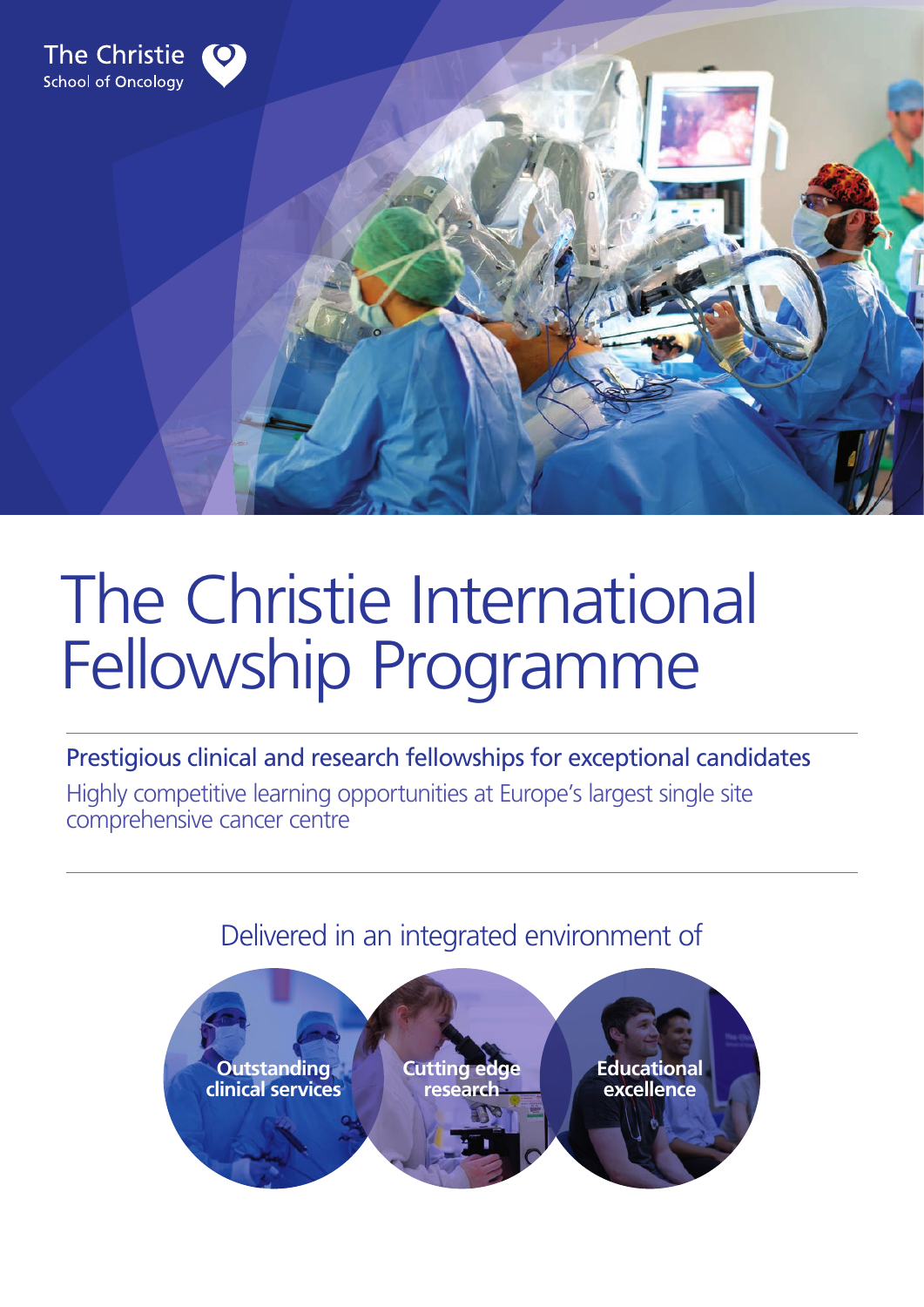## Fellowships at The Christie

The Christie welcomes fellows from every discipline: medical, nursing, pharmacy and other cancer professionals.

- **Fellowships can be developed to last between 12 months and 3 years**
- **• Each fellow has access to:**

**A personally designed innovative programme incorporating clinical practice, research and education. This will include:**

- $\checkmark$  An active role in patient care and/or clinical research including:
	- patient focused multi disciplinary team meetings (MDTs) and ward rounds
	- personal clinical or research supervisor support
	- disease-specific group development meetings
	- research discussions and journal clubs
- $\checkmark$  a unique core education programme focused in your chosen area
- $\checkmark$  protected time to undertake a specific development:
	- leading your own projects or audit
	- delivering training and lectures
	- undertaking a quality improvement project
- $\checkmark$  access to The Christie's education events programme
- $\checkmark$  support through the GMC registration process
- $\checkmark$  robust induction and orientation programme
- $\checkmark$  a fellow buddy scheme
- $\checkmark$  a schedule of pastoral activities
- **Formal postgraduate qualifications are available if relevant** (additional charges will apply)



#### **Additionally**